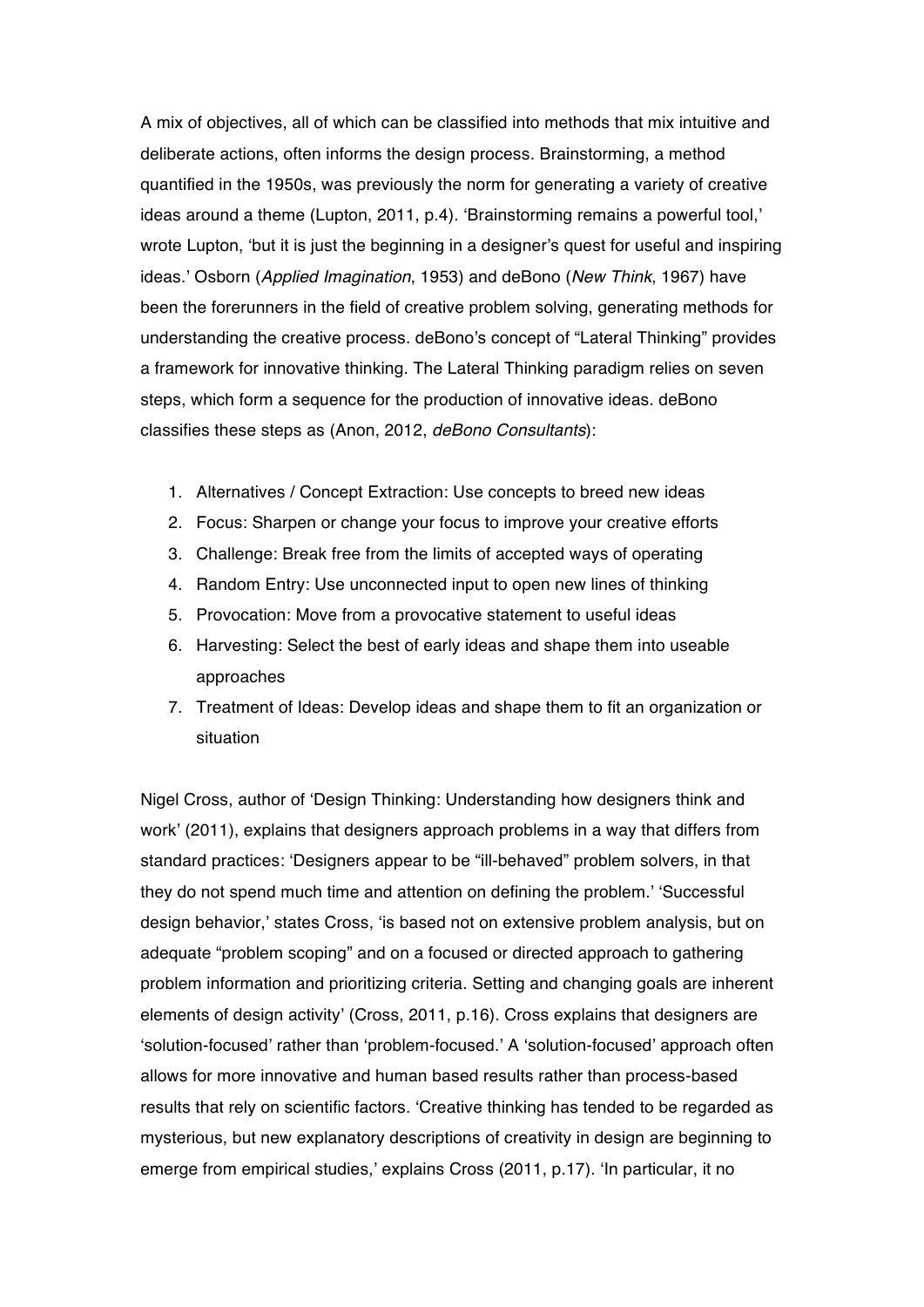longer seems correct to promote the key feature of creative design as dependent upon an intuitive, heroic "creative leap" from problem to solution. Problem framing, co-evolution, and conceptual bridging between problem space and solution space seem to be better descriptors of what actually happens in creative design.'

Design Thinking, a more recent take on dissecting the design process, draws on deBono's Lateral Thinking and Cross's concept of 'solution-based design' by offering a more comprehensive set of objectives and steps that help to quantify the creative process. According to Tim Brown (2009, p.4), director of IDEO, 'Design Thinking can be classified as discipline that uses the designer's sensibility and methods to match people's needs with what is technologically feasible and what a viable business strategy can convert into customer value and market opportunity.' Moreover, design thinking converts need into demand. IDEO, a leader in Design Thinking techniques, breaks the design process into five steps: Discovery, Interpretation, Ideation, Experimentation, and Evolution. Each step, defined in more depth below, leads to a creative solution that solves a known or otherwise unknown problem.

- 1. Discovery: Discovery builds a solid foundation for ideas. Creating meaningful solutions for people begins with a deep understanding of their needs. Discovery means opening up to new opportunities, and getting inspired for new ideas.
- 2. Interpretation: Interpretation transforms stories to meaningful insights. Observations, field visits, or just a simple conversation can be great inspiration — but finding meaning in that and turning it into actionable opportunities for design is not an easy task. It involves storytelling, sorting and condensing thoughts, until a compelling point of view and clear direction for ideation emerge.
- 3. Ideation: Ideation means generating lots of ideas. Brainstorming encourages expansive thinking without constraints. Often it's the wild ideas that spark the thought for something visionary. With careful preparation and a set of rules to follow, a brainstorm session can yield hundreds of fresh ideas.
- 4. Experimentation: Experimentation brings ideas to life. Building prototypes means making ideas tangible, learning while building them, and sharing them with other people. Even early and rough prototypes can evoke a direct response and help learn how to further improve and refine an idea.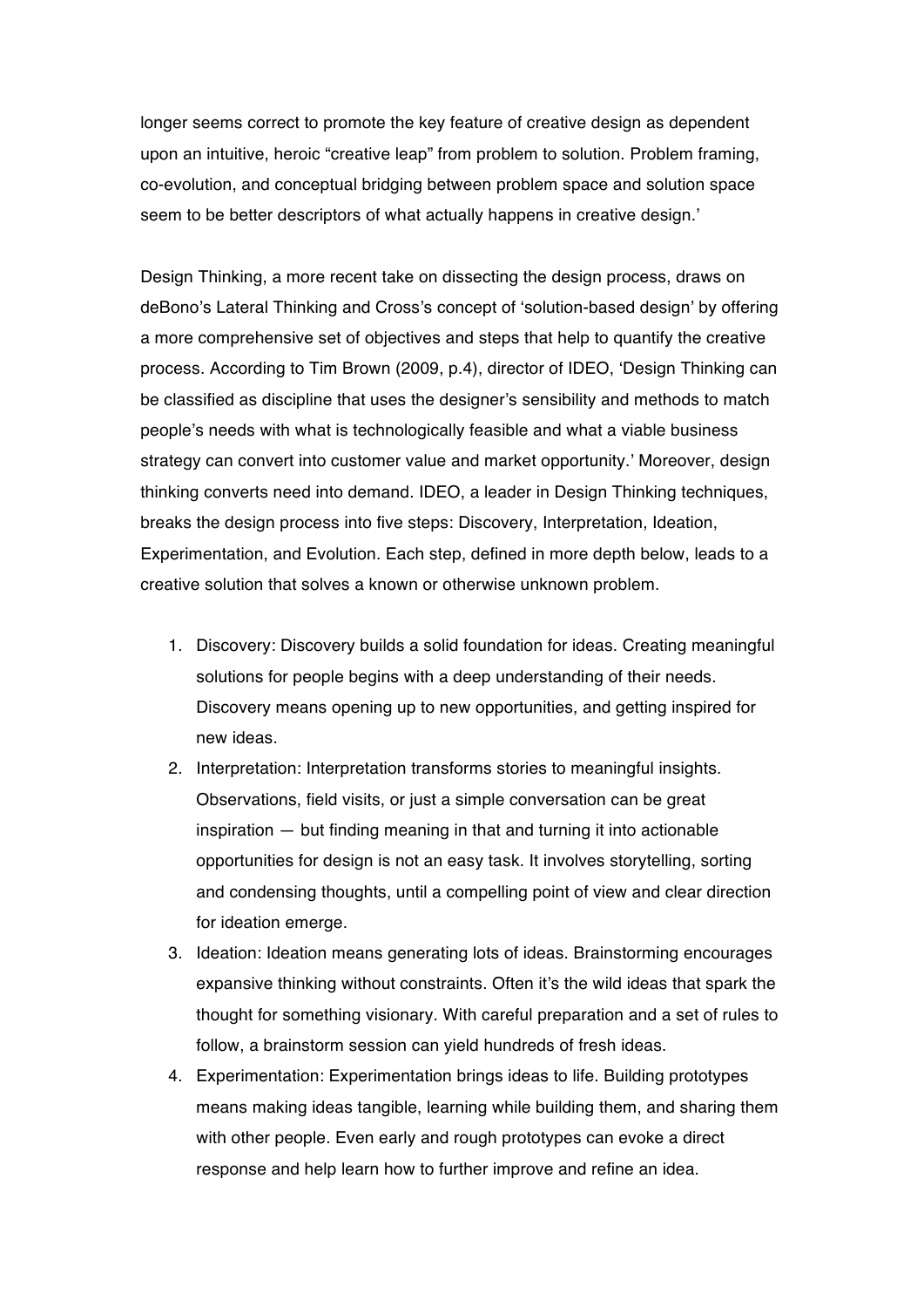5. Evolution: Evolution is the development of a concept over time. It involves planning next steps, communicating the idea to people who can help realize it, and documenting the process. Change often happens over time, and reminders of even subtle signs of progress are important. (Anon, 2012, *IDEO Education*)

IDEO works on the premise that they are the forerunners of concepts that will ultimately serve and support people in new ways. Their work aims to identify problems before they exist 'by uncovering latent needs, behaviors, and desires.' (Anon, 2012 *IDEO*). Satisfying human needs, both in a local and global sense, underpins IDEOs rhetoric. 'Design Thinking taps into capacities we all have but that are overlooked by more conventional problem-solving practices. It is not only human centered; it is deeply human in and of itself,' explains Brown (2009, p.4). For a solution to be successful, however, it must be both feasible (what is functionally possible within the foreseeable future) and viable (what is likely to become part of a sustainable business model) (Brown, 2009, p.18). Moreover, as a commercial product or social idea, the solution must be desirable (what makes sense to people and for people) (Brown, 2009, p.18).

Notes Brown, 'perhaps the most important opportunity for long-term impact is through education,' (Brown, 2009, p.212). Educational institutions across the world are developing programs that utilize the IDEO methods of design thinking to progress creative innovation in the classroom. IDEO provides a tool-kit for educators that explain the use of its methods in primary, secondary, technical and tertiary institutions. The University of Canberra, in the development of a new curriculum for its Graphic Design discipline, utilized techniques set out by IDEO in the creation of projects and processes for design thinking in the classroom. Using the classroom as a 'laboratory,' UC lecturers foster an environment conducive of critical thinking and problem solving. In keeping with IDEO's mission, the mission of the program at UC is to generate design solutions that have value to the community, both locally and globally. Case studies of these projects are provided below as a means to show how IDEO design-thinking techniques can be successfully integrated into a design curriculum.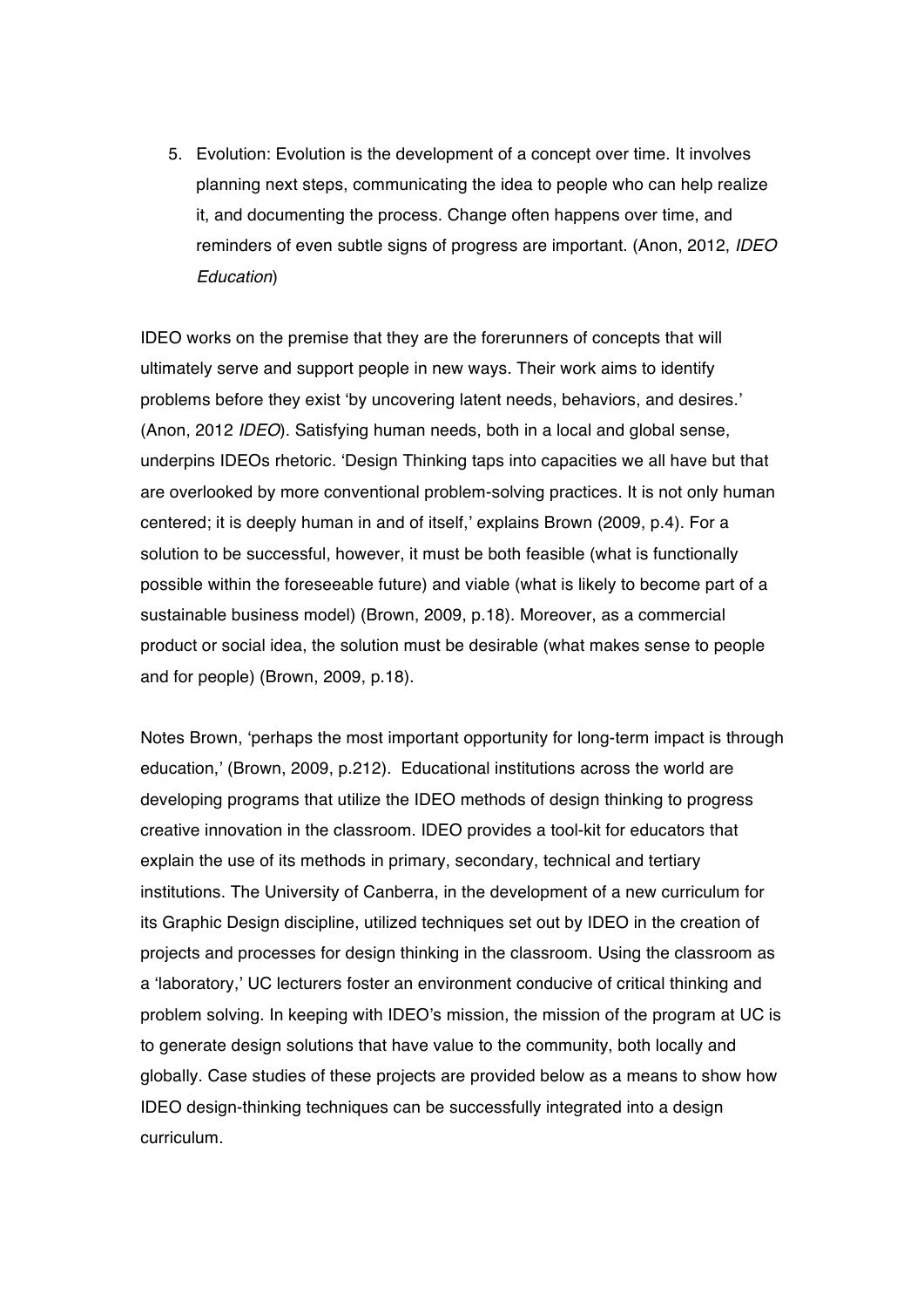## **Design Thinking In The Classroom: Case Studies**

When approaching the use of design thinking techniques in the classroom, UC lecturers prepared a curriculum that would build the students thinking skills over a three-year period. In the first year of studies, students enroll in the subject, 'Graphic Design Thinking and Research.' Thinking and Research is a foundation level course that enables students to critically analyze graphic works; identify fundamental graphic principles in existing works and apply them in new design works; and demonstrate an understanding of the significance of cultural context in design. In this unit students are given one large project and a series of exercises that introduce them to key concept and techniques.

When planning the primary assessment within the unit Graphic Design Thinking and Research, we took into account the students' relatively low exposure to design process and Design Thinking and with this in mind the assessment was developed to act as an introduction to concepts and processes which will play a fundamental part in all problem solving and design thinking projects throughout the three-year course. In this project students were given a pre-developed design problem to solve that consisted of a commercial request to produce design deliverables that were backed by a needs case. This minimized engagement in the discovery stage and meant that students could concentrate on interpretation and ideation stages that were deemed more relevant at this early stage in the course. The primary deliverable was a concept proposal for an interactive kiosk design that displayed information to patrons of a fictional eco-centre located in Canberra. Students looked to the provided brief for keywords that would inform their visual design research and collected a diverse range of design elements and existing inspiration that pertained to the keywords. Critical inquiry into the topics contained within the brief allowed students to observe the project from different perspectives.

Over three weeks the students created a folio of research that served to back their justification during the ideation stage where students produced multiple responses in consultation with their teacher and peers. The use of 'pin-up' critiques and questionand-answer sessions helped students focus their response. This process of brainstorming and reflective adjustment and feedback yielded fantastic results amongst the cohort.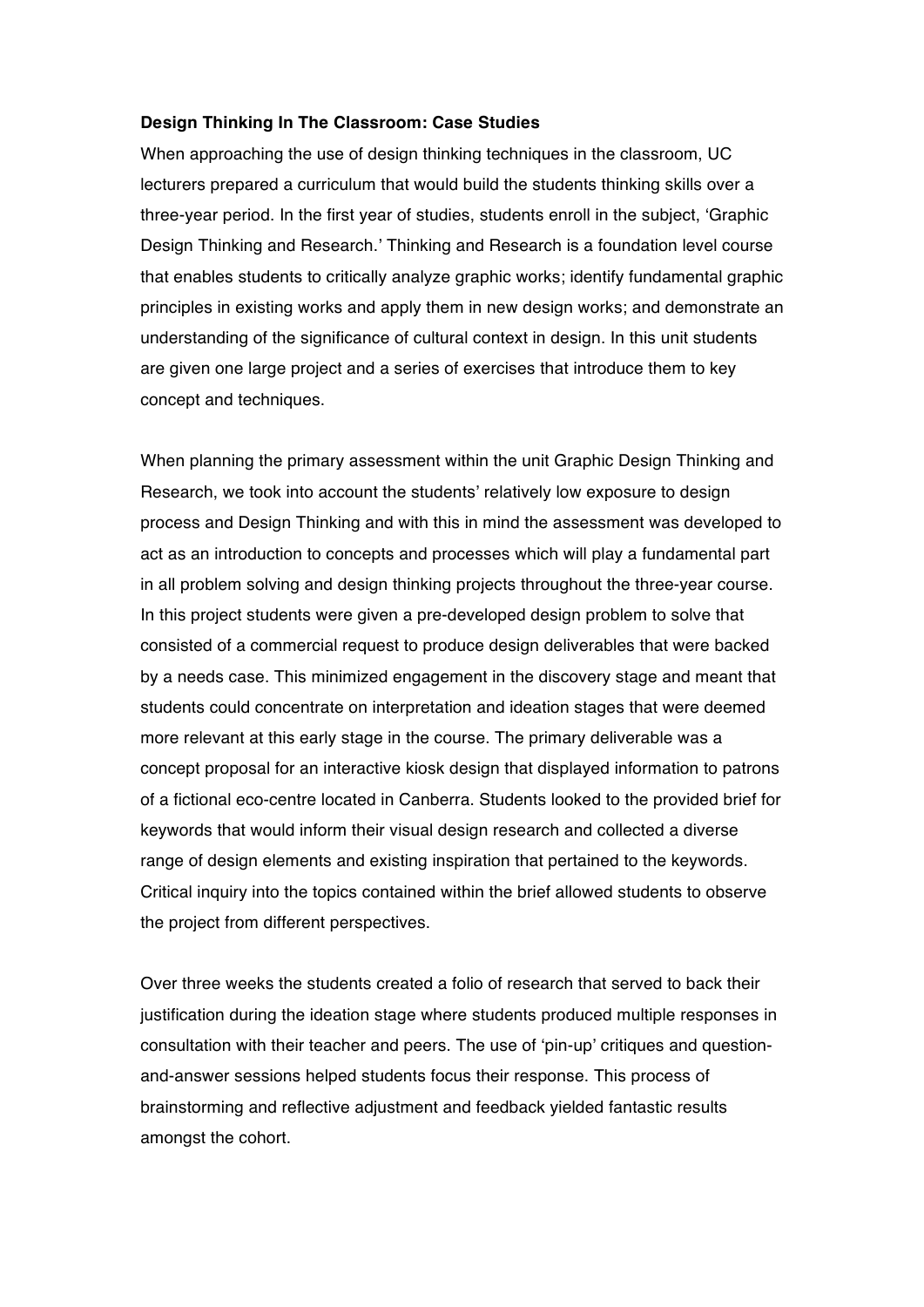In the second year of the Bachelor of Graphic Design, UC students take a unit in information graphics. The core assessment of this unit is a project called 'Design with Value.' This project draws on the thinking skills students have attained in their first year and builds their skill sets in social awareness and design for human need. 'Design with Value' is a project in which students define and propose a graphic design problem to solve locally. By identifying a range of local visual communication problems students then analyze which problem has the most valuable outcome. Once students have identified a problem, IDEO methods are employed to tackle the issue and generate a solution.

In the unit Information Graphics we asked the students to engage with empathy as a key driver for identifying an information design problem that they could solve locally that would have high value to those who would interface with it. Students set out to discover information issues they had personally experienced that could be enhanced with information graphics to alleviate the issues. Each student put forward a case that identified criteria that needed to be addressed on route to solving the problem. Because each project was different, the students had to engage with an inclusive brainstorming, ideation, and experimentation process. The students recorded their process and took notes throughout all steps of their design process, which meant they had a clear record of each pathway considered from start to finish. Over the course of eight weeks the students were tasked with solving an information design problem with clear process milestones that helped motivate and drive students to submit clear deliverables throughout the project. All final outcomes had to be justified against initial discovery and research into the topic. The unit outcomes resulted in a great range of valuable design solutions to local information problems, which could positively affect those who would benefit from them.

Students undertaking their third and final year of study in the Bachelor of Graphic Design undertake more advanced projects that draw on Design Thinking skills learned in their first and second years. In the unit Professional Practice 1, students are given a current social issue and are tasked with creating a solution for this issue using Design Thinking techniques. Initially students form working teams to incubate concepts, which are then tested for viability and feasibility against stated criteria. The final solution informs a new approach that is socially desirable.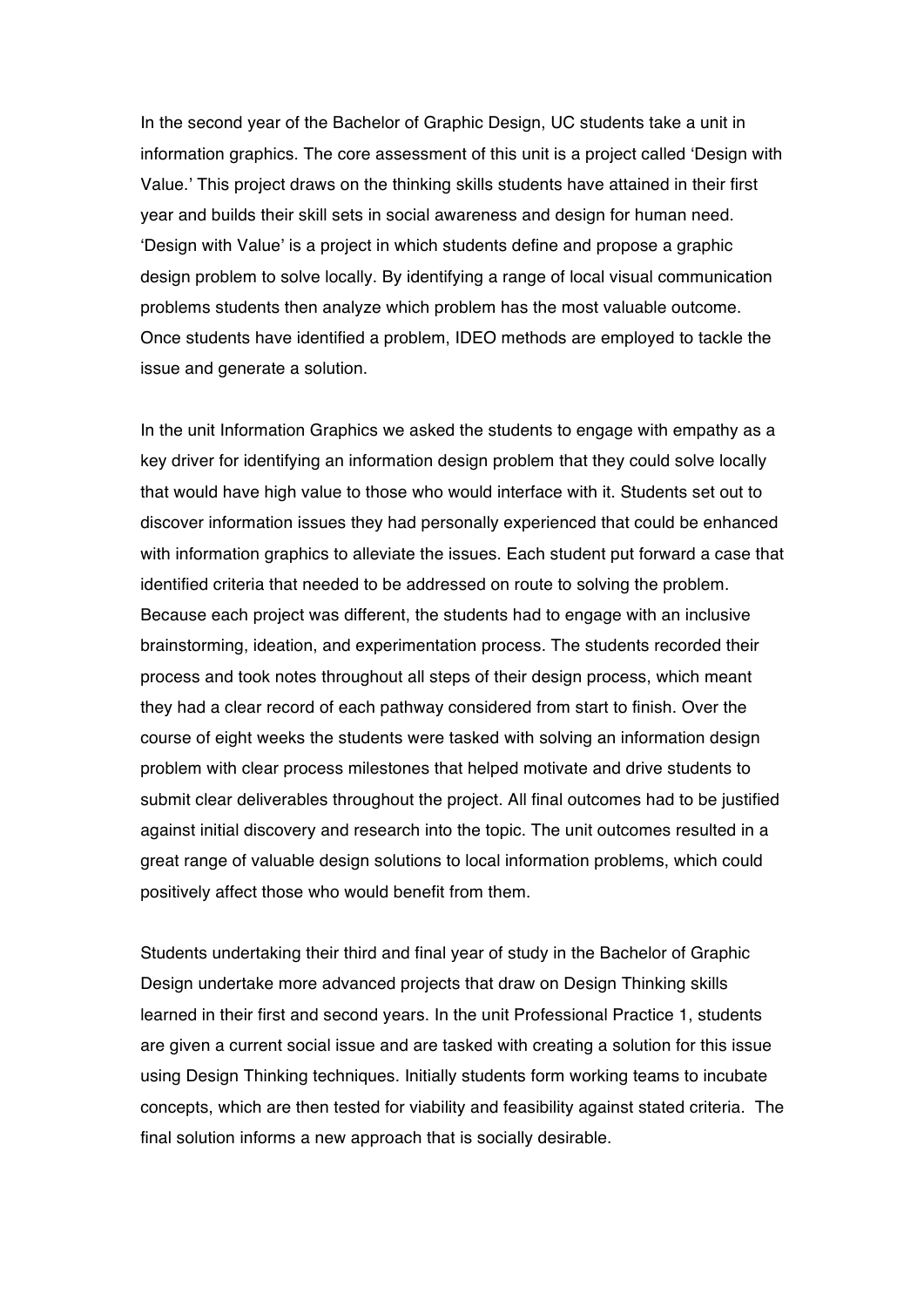For this unit, students were tasked with generating a design solution to solve the problems posed in the 2011 Book Industry Strategy Group Report (Barry, 2011). The report outlined that the Australian Book Industry is undergoing enormous change due to the rising Australian dollar; the high price of imported books in shops compared to offshore online prices, which are GST-free; small production runs; evidence of overservicing and surplus capacity; threats to local printers from low-cost, high-quality printing in China and other Asian nations; the growing take-up of electronic books (ebooks) available online at low cost; and the increasing online purchase by readers of books through overseas suppliers such as Amazon and the Book Depository. The viability of book stores and, to some degree, the availability of paper books in Australia is in danger. As a graphic designer, the demise of the book industry in Australia is a worrying prospect. The book industry provides an un-paralleled link to knowledge and creative thinking and is vital to Australia's cultural identity and our capacity for self-discovery. Students were posed the question: "How do we save the Australian Book Industry?' and worked in teams, utilizing the design thinking techniques of discovery, interpretation, ideation, experimentation and evolution to solve this problem. After collecting extensive research to form an understanding of the issue, students created a design strategy that provided a viable visual solution and creative strategy for this problem. Students generated a brief, selected a target audience for the solution and generated a campaign (based on research findings) that promoted (and ultimately aided in revitalizing) the Australian Book Industry.

In the final semester of study at UC, students are tasked with a large globally relevant brief that utilizes the full range of their Design Thinking skill sets. The unit Global Design Strategy engages students to design with empathy. Using human centered design as a foundation, students must research certain cultural groups as a basis for understanding cross-cultural design strategy. This final project is a culmination of the Design Thinking skills explored throughout the program and provides a solid platform for the students to either work in industry or continue higherlevel studies in this area.

In this unit, students were posed the problem of generating a set of culturally relevant information pieces for recently arrived refugees in Australia. According to the United Nations High Commission for Refugees (UNHCR), a refugee is someone who is outside their own country and cannot return due to a well-founded fear of persecution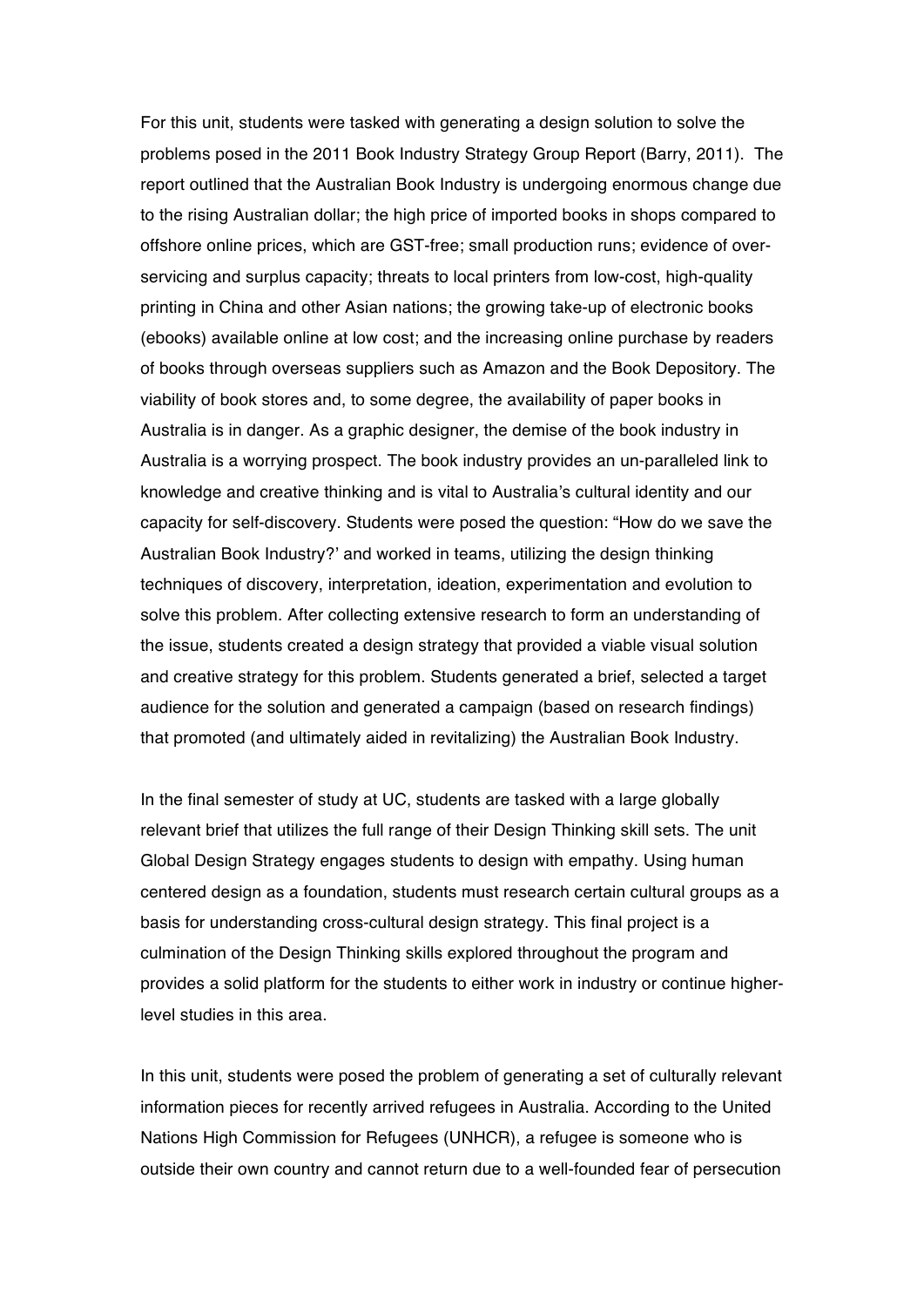because of their, race, religion, nationality, membership of a particular social group and/or political opinion. Worldwide, there are an estimated 11.4 million refugees that are under the responsibility of UNHCR. Australia is obliged to submit to the United Nation's Refugee Convention and allocates 13,500 visas per year for refugees (http://unhcr.org.au/unhcr/). The brief for this unit was to create an information pack for refugees who have recently arrived to Australia. Arriving in Australia for the first time from a war torn country is a daunting undertaking. Often refugees have little or no English language skills and limited education due to interruptions in their education system as a result of the unsettled state of their nation of origin. Many refugees come to Australia after living for long periods of time in volatile camps and have been subject to violence, starvation, and terrible atrocities. It is therefore essential that the Australian Government provide suitable information and support for these individuals on arrival so that they can find solace in a new life in Australia. For this project, students were provided with lectures by representatives from the Department of Immigration and Citizenship and local Canberra refugee support groups. They then researched a specific refugee group currently given access to Australia to understand their unique informational needs. Students then designed a culturally specific information pack, which is meant to be given to refugees on their first day in the Australian Cultural Orientation Program (ACOP) offered by the Department of Immigration and Citizenship. The information pack, tailored to a specific cultural group, included important information on life in Australia and was constructed in a way which allowed the refugee to easily access information and utilized icon design and info-graphics to visualise important information to cultural groups who have limited understanding of English.

Overall, Design Thinking offers a 'solution-focused' approach and allows for more innovative and human based results rather than process-based results that rely on scientific factors. The IDEO model of Design Thinking draws on previous creative process techniques of lateral thinking and brainstorming and attempts to provide designers and businesses with a solid process-based approach to tackling social and institutional problems. By introducing techniques and building skill sets in Design Thinking in the undergraduate graphic design program at UC, student are given the tools to generate highly valuable solutions to current social problems. Students learn to research, interpret and discover solutions in team-based situations in a way that informs rather than submits to the client. In this sense, students learn to design with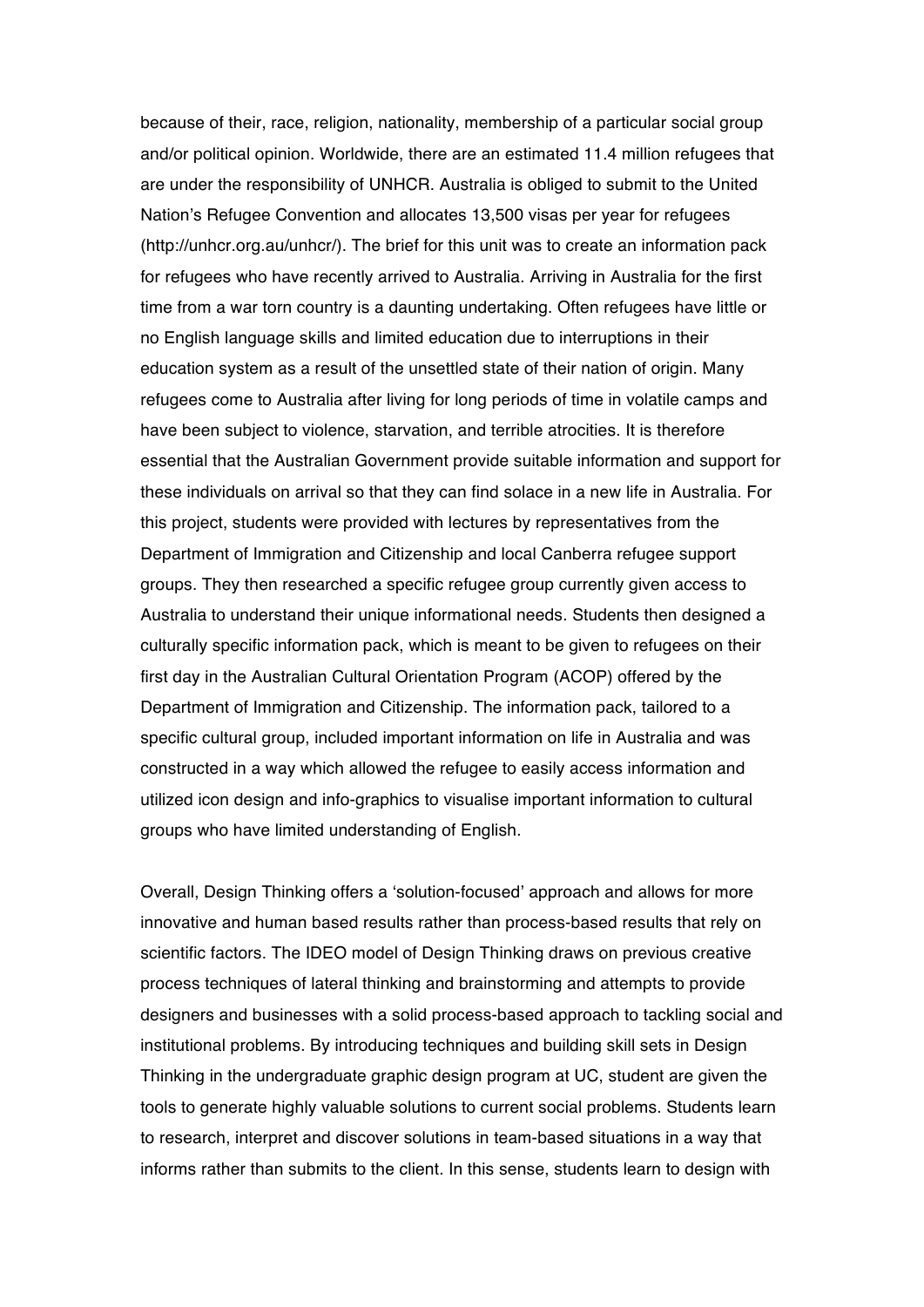empathy and to look beyond the traditional client-led design, forming the skills to interpret current social issues and prescribe new design-based solutions. In an everchanging global village, these skills are essential to the designers of the 21<sup>st</sup> century.